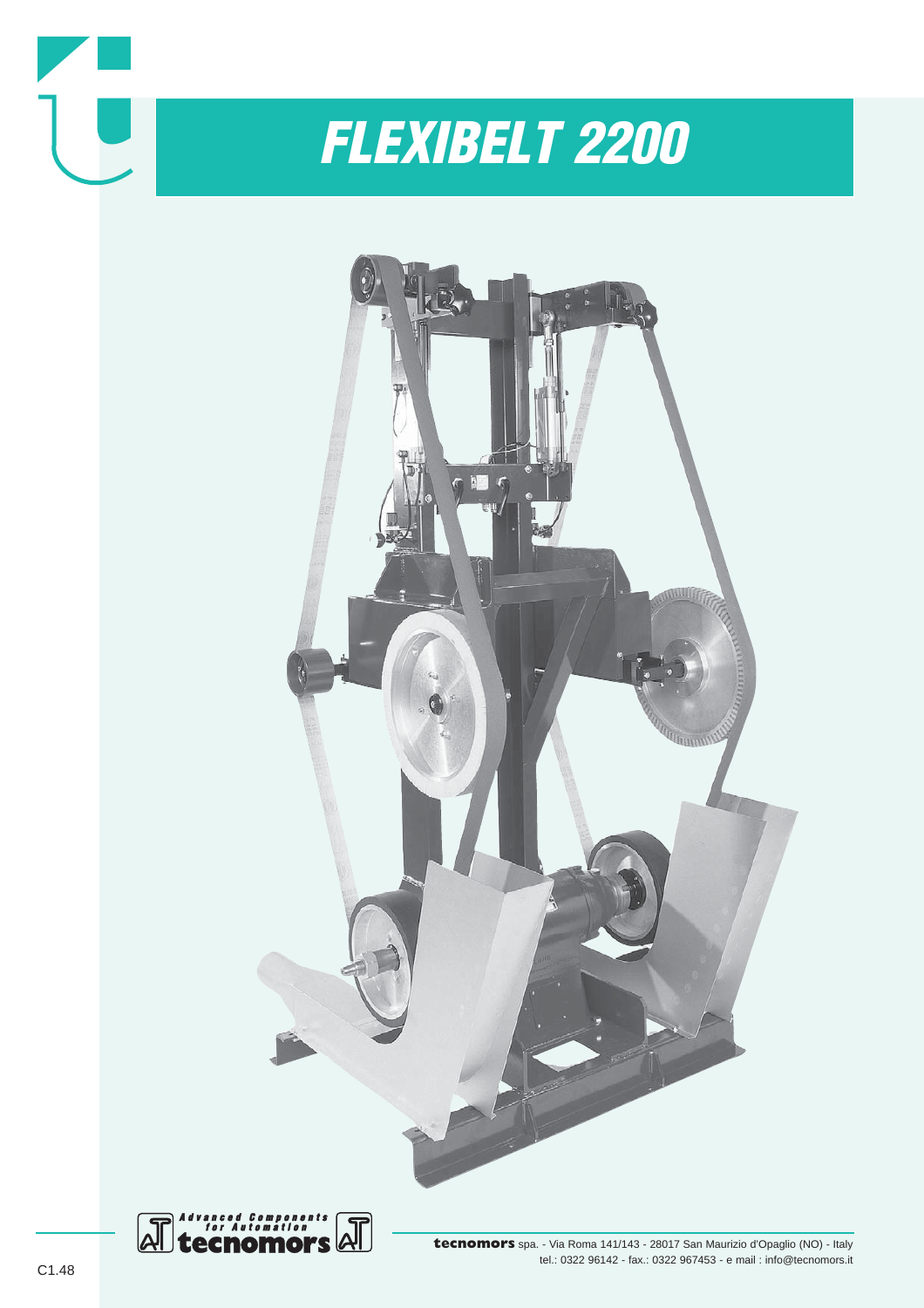## *FLEXIBELT 2200*

La stazione di molatura FLEXIBELT 2200 è utilizzata per molare ogni genere di materiali metallici e non.<br>La stazione è composta da due serie di cinghie.

Le cinghie possono avere una larghezza massima di 125 mm e una lunghezza di 4 metri. La stazione FLEXIBELT 2200 è facilmente integrabile all'interno di un'isola robotizzata. Le due cinghie sono compensate rendendole così più durature e ottenendo sul pezzo da lavorare una maggiore sensibilità durante le operazioni di molatura o pulitura. La pressione del pezzo contro le cinghie è calcolata direttamente dal programma del robot.

Le cinghie della stazione possono essere sostituite sia manualmente che automaticamente.

Per cambiare le cinghie automaticamente il robot necessita di un sistema di presa e di un magazzino per le cinghie stesse.

La stazione FLEXIBELT può essere anche fornita con la possibilità di ruotare di 90°. Questo significa che tutta la struttura può ruotare automaticamente di 90° in entrambe le direzioni.

Ciò assicura un'ottima accessibilità durante le operazioni in automatico del cambio cinghia.

**GB**

**I**

The belt-grinding station FLEXIBELT 2200 is being used to grind edges and surfaces on metallic as well as nonmetallic parts.

This grinding system is carried out as a double station with two (2) grinding belts.<br>The maximal belt width that you can use is 125 mm and the belt length is 4 m.

The design of this grinding station allows an easy integration into a robot system. The compliance of the contact wheel, which is a standard equipment of this grinding system, is a substantial advantage, especially for grinding operations on sensitive workpiece parts.

The pressure against the part can be set from the robot program.

The grinding belts are exchangeable manually as well as automatically by a robot. In order to exchange the belts automatically, the robot needs a gripper module and a belt magazine.

Two adjustable funnels for the connection of vacuum ventilation are available. As an option the grinding station can be supplied with a 2 x 90° rotation device.

That means, that the whole station can turn automatically 90° in both rotation directions. This ensures a good accessibility for the automatic belt exchanging operation.

Using a static frequency converter the station can be adapted to most needs in respect of speed.

**D**

Die Band-Schleifstation FLEXIBELT 2200 eignet sich zum Schleifen von Kanten und Oberflächen an Werkstücken aus metallischen und nichtmetallischen Werkstoffen.

Sie ist als Doppelstation für zwei (2) Schleifbänder mit einer Maximalbreite von 125 mm und einer Länge von 4 m ausgeführt.

Der einfache Aufbau der Station erlaubt die problemlose Integration in ein Robotersystem. Für anspruchsvolle Aufgaben, speziell beim Feinschleifen von kritischen Kanten und Oberflächen ist die standardmässig eingebaute Auslenkung der Kontaktscheibe von wesentlichem Vorteil.

Die Auslenkkraft kann vom Roboterprogramm variiert werden.

Die Schleifbänder können sowohl manuell, wie auch automatisch durch den Roboter ausgewechselt werden. Für den automatischen Wechsel benötigt der Roboter ein entsprechendes Greifmodul und ein Bandmagazin. Für den Anschluss einer Staubabsaugung ist je ein verstellbarer Trichter vorgesehen.

Als Option für eine bessere Zugänglichkeit ist die Station mit einer 2 x 90° Drehvorrichtung erhältlich.

Das heisst, die ganze Station kann automatisch um 90° in beide Richtungen gedreht werden.

Dies gewährleistet beim automatischen Bandwechsel eine gute Zugänglichkeit.

Um die Drehzahl stufenlos variieren zu können, kann ein entsprechender

Frequenzumformer eingesetzt werden.

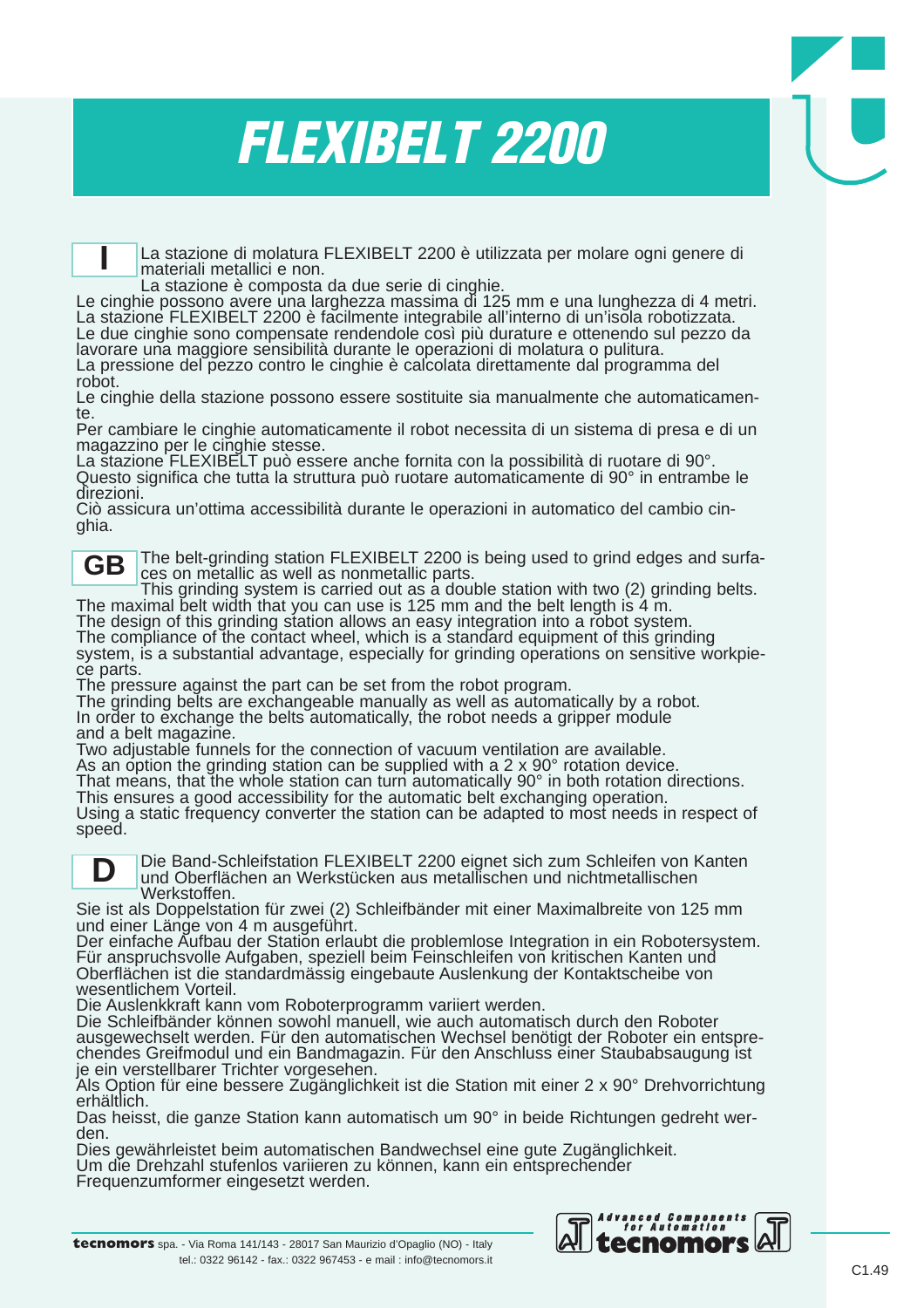